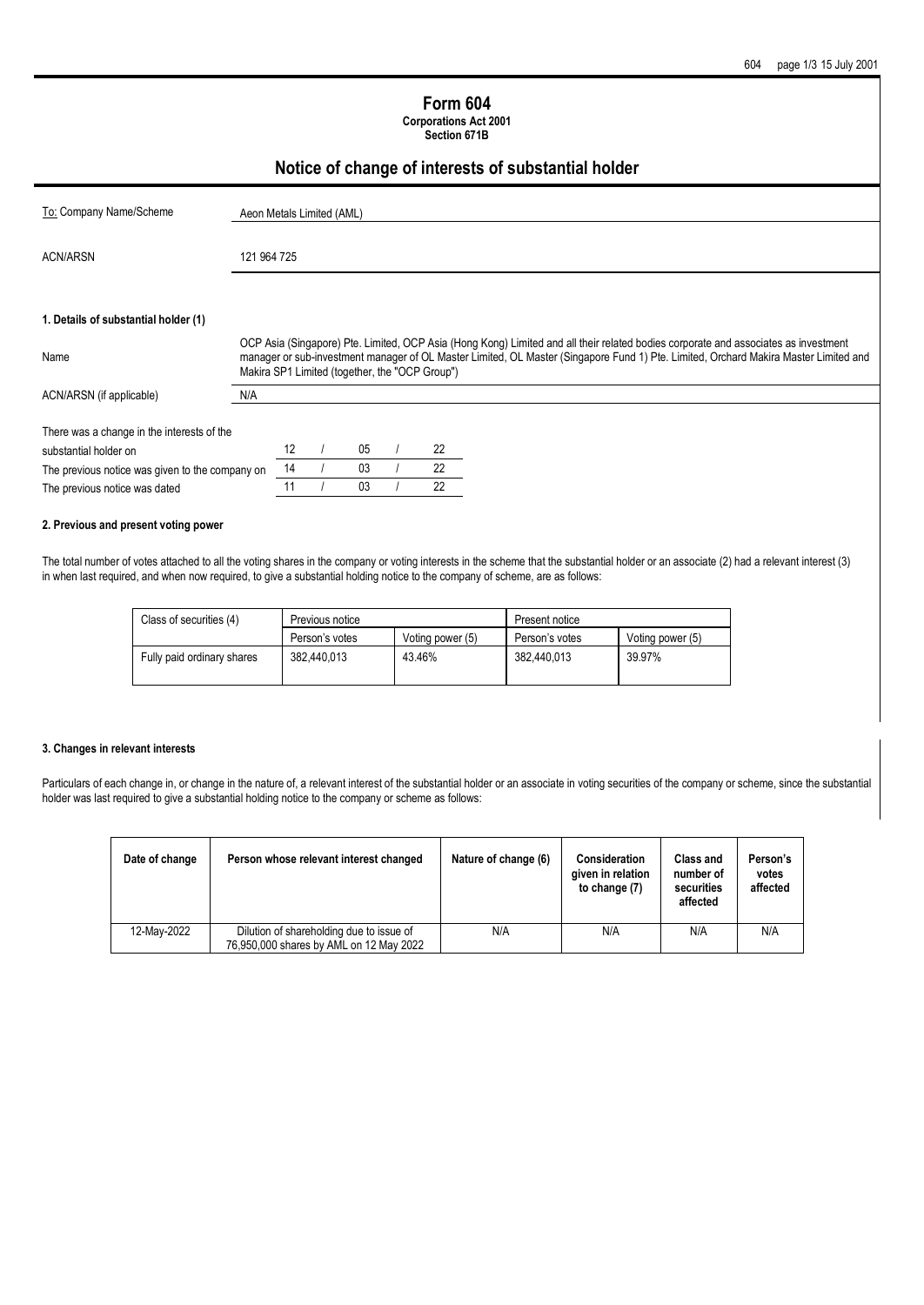#### **4. Present relevant interest**

Particulars of each relevant interest of the substantial holder in voting securities after the change are as follows:

| Holder of relevant<br>interest               | Registered<br>holder of<br>securities | Person entitled<br>to<br>be registered as<br>holder (8) | Nature of<br>relevant<br>interest (6) | Class and number of<br>securities         | Person's votes |
|----------------------------------------------|---------------------------------------|---------------------------------------------------------|---------------------------------------|-------------------------------------------|----------------|
| OL Master Limited                            | Citicorp<br>Nominees Pty<br>Limited   | <b>Citicorp Nominees</b><br>Pty Limited                 | Power to<br>dispose of<br>securities  | 253,866,187 fully paid<br>ordinary shares | 253,866,187    |
| OL Master (Singapore<br>Fund 1) Pte. Limited | Citicorp<br>Nominees Pty<br>Limited   | <b>Citicorp Nominees</b><br>Pty Limited                 | Power to<br>dispose of<br>securities  | 123,035,186 fully paid<br>ordinary shares | 123,035,186    |
| Orchard Makira Master<br>Limited             | Citicorp<br>Nominees Pty<br>Limited   | <b>Citicorp Nominees</b><br>Pty Limited                 | Power to<br>dispose of<br>securities  | 5,306,210 fully paid<br>ordinary shares   | 5,306,210      |
| Makira SP1 Limited                           | Citicorp<br>Nominees Pty<br>Limited   | <b>Citicorp Nominees</b><br>Pty Limited                 | Power to<br>dispose of<br>securities  | 232,430 fully paid<br>ordinary shares     | 232,430        |

## **5. Changes in association**

The persons who have become associates (2) of, ceased to be associates of, or have changed the nature of their association (9) with, the substantial holder in relation to voting interests in the company or scheme are as follows:

| Name and ACN/ARSN (if applicable) | Nature of association |
|-----------------------------------|-----------------------|
|                                   |                       |
|                                   |                       |
|                                   |                       |
|                                   |                       |

# **6. Addresses**

The addresses of persons named in this form are as follows:

| Name                          | Address                                                 |
|-------------------------------|---------------------------------------------------------|
| OCP Group                     | 350 Orchard Road, 21-08/10 Shaw House, Singapore 238868 |
| Citicorp Nominees Pty Limited | GPO Box 764G. Melbourne Victoria 3001                   |